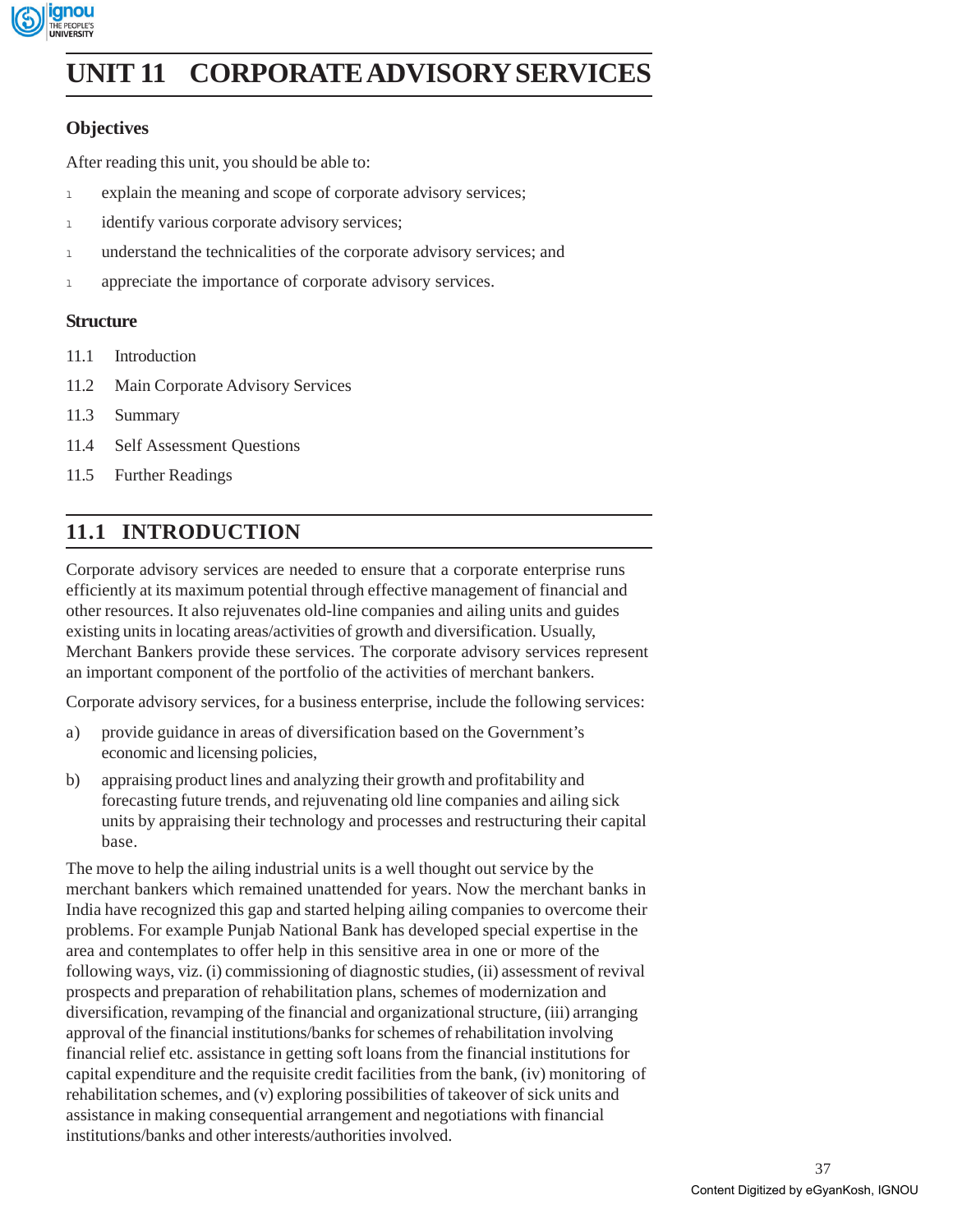**Fee Based Services** The above areas are only illustrative of the wide field of corporate advisory services, which could cover any matter worth the benefit for a corporate unit involving financial aspects, governmental regulations, policy changes and business environmental reshuff1es etc. Thus, the scope of the corporate advisory services is very vast. Its coverage ranges from the subject areas like manageria1 economics, investment and financial management to corporate Laws and the related legal aspects.

> As a managerial economist a merchant banker has to guide its clients on the aspects of organizational goals, location of the enterprise, size of the organization and scale of operations, choice of a product and market survey, forecasting of product, cost reduction and cost analysis, allocation of resources, investment decisions, capital management and expenditure control, pricing methods and marketing strategy, etc.

> A merchant banker as a financial and investment expert has to guide the corporate clients in areas covering financial reporting, project measurement, working capital management, financial requirements and the sources of finance, evaluating financial alternatives, rate of return and cost of capital, financial rearrangement, reorganization, mergers and acquisitions.

> As an expert in the area of corporate laws a merchant banker should guide on the legal aspects including the various legal formalities involved in the areas of corporate finance being raised from the financial institutions, banks and the general public in the form of loans, new issues of equity or debentures respectively.

# **11.2 MAIN CORPORATE ADVISORY SERVICES**

Some of the main corporate advisory services can be listed as follows:

- 1) Making of Public Issue and Issue Management.
- 2) Project Counselling and Pre-Investment Studies.
- 3) Corporate Restructuring.
- 4) Capital Structuring and Restructuring.
- 5) Loan Syndication.
- 6) Liaison with Foreign Collaborators and making preparation for Joint Ventures.
- 7) Raising Foreign Currency Loans Euro issues, FCCB's etc.
- 8) Mergers and Acquisitions.
- 9) Making Valuation & Revaluation of Assets.
- 10) Consultancy for Rehabilitation of Sick Industrial Units.
- 11) Other Corporate Advisory Services

#### **1) Making of Public Issue and Issue Management**

Management of public issues of corporate securities viz. equity shares, preference shares and debentures or bonds is an act involving mobilization of money resources from the capital market by way of public issues/offers for sale of equity shares, preference share, debenture or bond etc. The services in this regard being offered by the Merchant Banking Divisions or the Indian banks and their subsidiary companies include the following activities:

- i) Obtaining approval for the issue from the SEBI.
- ii) Arranging underwriting for the proposed issue.
- iii) Drafting and finalizing of the prospectus and obtaining its clearance from the underwriters, stock exchanges, auditors, solicitors, Registrar of Companies and other necessary consents required for filing the prospectus.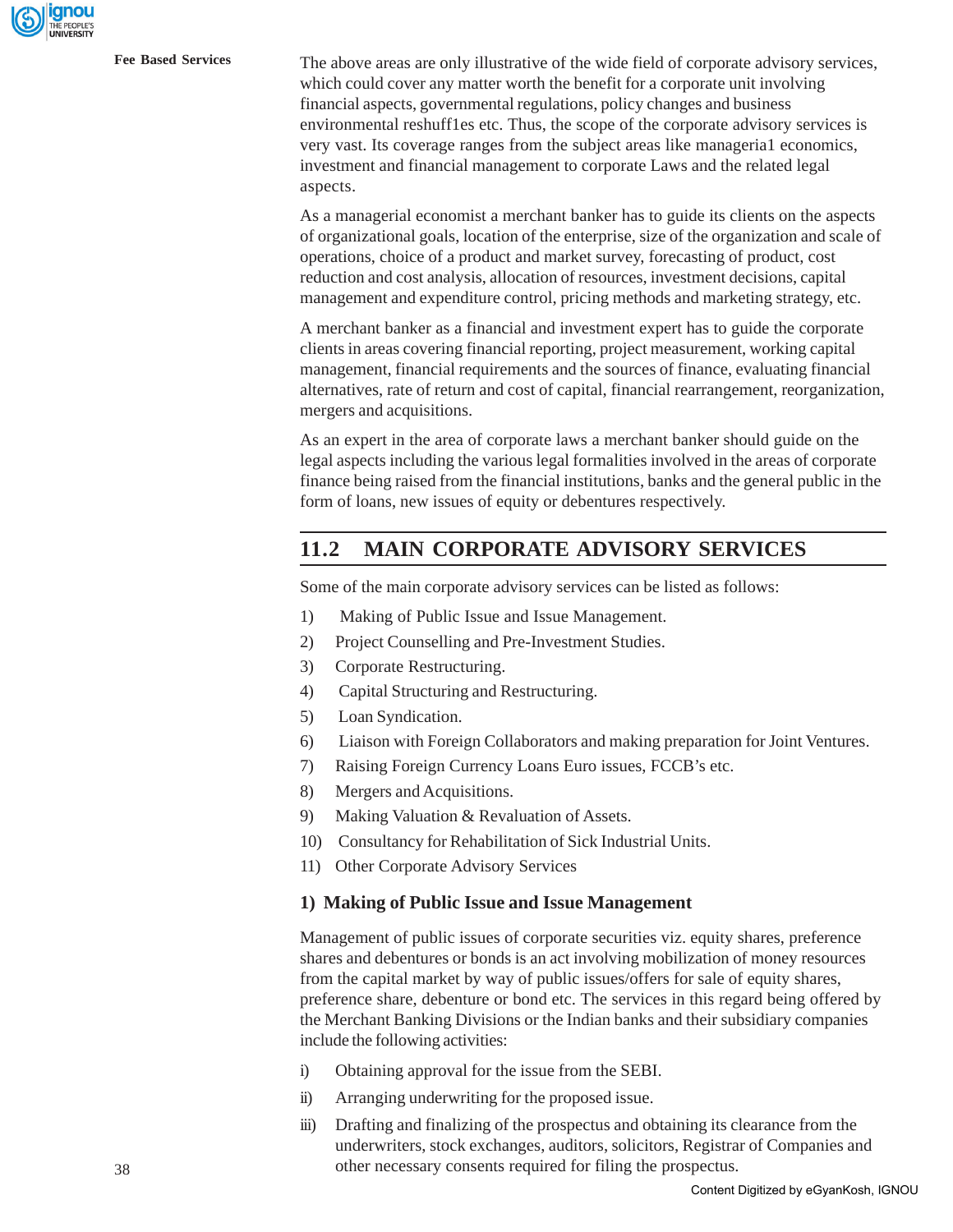

- iv) Drafting and finalization of other documents such as application forms, newspaper announcements of the prospectus material and application to the stock exchanges.
- v) Selection of the registrar to the issue, printing press, advertising agencies, brokers and bankers to the issue and finalization of the fees and charges to be paid to them.
- vi) Arranging through the advertising agency the press, brokers and investor's conferences.
- vii) Co-coordinating the printing, publicity and advertisements relating to the issue, and work of the registrars to the issue, the receipt and processing of applications and preparation of the basis of allotment, negotiation of the same with the stock exchanges and preparation of the register of allotment.

In the case of management of debentures, apart from the above, the Managers to the Issue have to do the following things:

- a) To finalize the terms of the issue which will make the debenture issue attractive; and
- b) To assist in the finalization of the relative security or mortgage documents and obtaining approval thereto from the Company's solicitors and trustees.

In issue management, a decision on the size and timing of the public issue in the light of the market conditions, procuring underwriting support from brokers, institutional underwriters, i.e. complete liaison with share market functionaries, financial press, media coverage, arrangement of collection of applications throughout the country through appointed banks to the issue, are equally important tasks which a merchant banker traditionally performs. For the successful issue marketing "Stock Exchange clearances and listing of the securities are the necessary arrangements which are also assisted to by the merchant banker.

## **2) Project Counselling and Pre-Investment Studies**

Project counseling services relate to 'project finance and broadly covers the study of the project and offering advisory assistance on the project viability and procedural steps for its implementation. It includes the following aspects; general review of the project ideas/profile, advice on procedural aspects of project implementation, review of technical feasibility of the project on the basis of the report prepared by own experts or by the outside consultants, selecting Technical Consultancy Organization for preparing project reports and market surveys, review of the project reports or market survey report, preparing project report from financial angle, advice and acting on various procedural steps including obtaining government consents for implementation of the project.

For project counseling an evaluation of industrial projects is undertaken to compare and evaluate alternative variants of technology, of raw materials to be used, of production capacity, of location and of local production versus import. Project evaluation is indispensable because resources are scarce and alternative opportunities in terms of projects exist for commitment of resources. Project selection can only be rational if it is superior to others in terms of its commercial importance (net financial benefit accruing to owners of project) or its importance to the nation as a whole. The various appraisals that are carried out as a part of project appraisal are:

**Financial Appraisal:** Financial appraisal is concerned with assessing the feasibility of a new proposal for investment for setting a new project or expansion of existing productive facilities. In appraising a project, the project's direct benefit and costs are estimated at the prevailing market prices. This analysis is used to appraise the viability of a project as well as to match projects on the basis of their profitability, it may be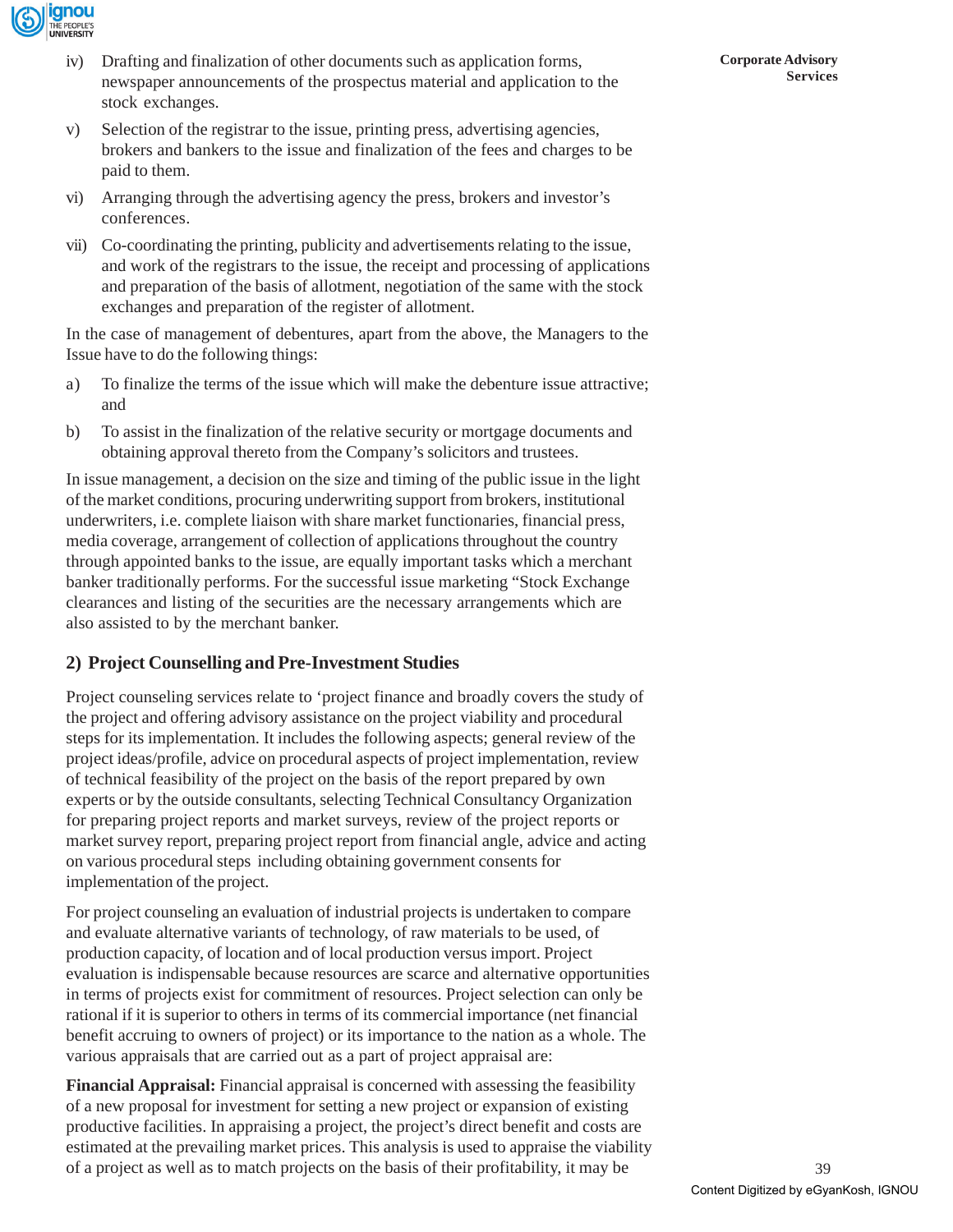**Fee Based Services** noted that financial appraisal is concerned with the measurement of profitability of resources invested in the project without reference to their source.

> An integral aspect of financial appraisal is financial analysis, which takes into account the financial features of a project including sources of financing. Financial analysis helps to determine smooth operation of the project over its entire life cycle. The two major aspects of financial analysis are liquidity analysis and capital structure analysis for which ratios are employed. Liquidity ratios measure a project's ability to meet its short-term obligations. Capital Structure analysis is done to see long term solvency i.e. the project's ability to meet long-term commitments to creditors.

> **Technical Appraisal:** Technical appraisal is primarily concerned with the project concept covering technology, design, scope and content of the plant as well as inputs and infrastructure facilities envisaged for the project. Basically, the project should be able to deliver to the market the product from the resources deployed at a cost which would leave a margin adequate to service the investment and plough-back a reasonable amount to enable the enterprise to consolidate its position.

> **Economic Appraisal:** Economic appraisal of a project deals with the Impact of the project economic aggregates. We may classify these under two broad categories. The first deals with the effect of the project on employment and foreign exchange and, the second deals with the' impact of the project on net social benefits or welfare.

#### **3) Corporate Restructuring**

The merchant banks provide their expert services for corporate restructuring. When a company wants to grow or survive in a competitive environment, it needs to restructure itself and focus on its competitive advantage. This restructuring could be by way of internal growth or external growth. In simple words, corporate restructuring is the process by which a company can consolidate its business operations and strengthen its position for achieving the desired objectives. Corporate restructuring is done in three different areas. These are:

- 1) Restructuring at Business Portfolio
- 2) Financial Restructuring
- 3) Organizational Restructuring

**Restructuring Business Portfolio:** In the pre-liberalization era, where licensepermit-Raj existed, Business houses used to try for all sorts of licenses, irrespective of whether that particular product is fitting into their business portfolio and whether they have any core competency in producing that product or not. As a result of this many business houses are rattled with unviable and unrelated business ventures. After the liberalization the situation has changed and the corporations are forced to concentrate on their core competencies in order to compete internally and globally. This had lead many business houses to restructure their Business Portfolios. Business Portfolio restructuring could be done in a variety of ways like Business Alliances, Joint Ventures, Mergers, Takeovers, Foreign Franchises, etc.

**Financial Restructuring:** Financial restructuring aims at designing capital structure in such a way that it costs least and leaves a major share of the revenue to equity holders. This also includes planning the liquidity of the company without reducing the profitability. Traditionally, financial restructuring was meant to restructure debt-equity mix only. However, now, it includes issues like buy-back of shares, preferential allotments and issue of warrants.

**Organizational Restructuring:** This restructuring is needed in order to facilitate and implement the above two restructurings. The whole restructuring programme goes waste, if the suitable changes are not made in the organization. These changes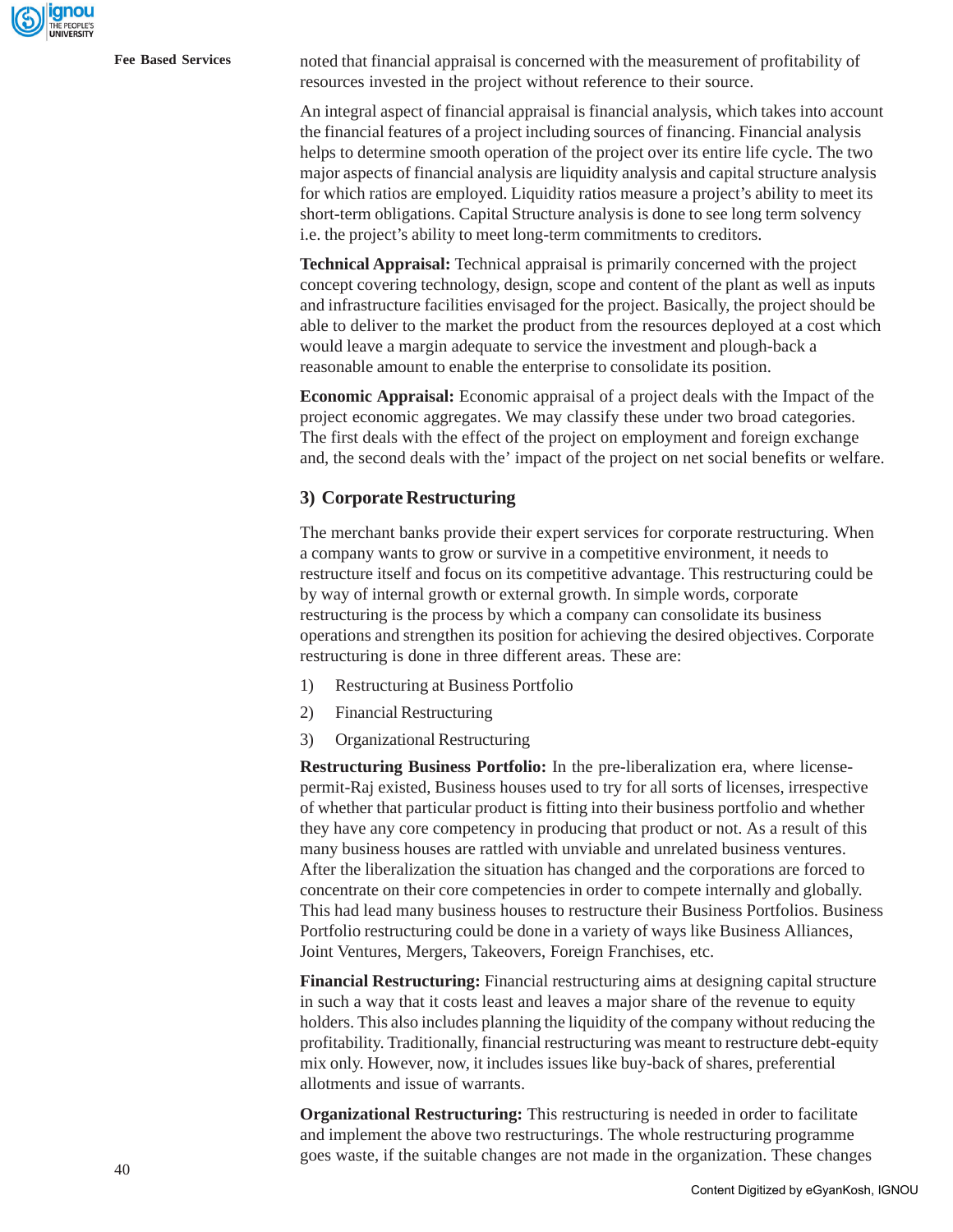

need to have the cooperation of all levels of employees, only then the restructuring programme will be successful. From above it is clear that in an organization there may be three major areas of restructuring - the mix of the business, the finances and the organization.

**Portfolio Optimization**

There are three important decisions to be made - which businesses to retain, which ones to divest, and how, and which are the new ones, if at all, to enter, and how.

**Business Retention Criteria:** A variety of criteria for business retention have emerged from experience and the literature. Some of these have been known for a long time; tended to be neglected and brought back in a modified, renewed form.

An early criterion was that of distinctive competence. Out of its various strengths, a firm should focus on those, which gave it an edge over competition. Stay in those business where one has a competitive edge over existing players and potential new entrants and can not cope with the bargaining powers of customers and suppliers; the threat of substitutes and regulatory environment. It has been further buttressed by the idea of core competence. This is made up of the core skills of a firm, built up over a number of years.

**Divestment Strategies:** The above decisions on retention will automatically create a candid list of businesses for divestment. The process at divestment has to be handled carefully especially in emerging markets, like India, with many social concerns:

- a) If the business to be divested is already profitable find a suitable buyer at an attractive price, which can, then, be invested in the core business.
- b) If it is losing, break even or low margin, but has, the potential for higher profitability, find a joint venture partner, hive off and give him equity and management control, at reasonable price. If the profitability improves, divest more of the equity at better prices.
- c) If the prospects are bleak, or will take too long to turn around, sell to a willing buyer even at a loss.
- d) If a buyer cannot be found, close down, treating all past losses as such costs. Be guided by the differential, discounted cost benefit analysis.
- e) In all the above cases, communicate with employees and unions, keep sharing information and forecasts, and attempt a consensus. Get the agreement of the buyer of the business to be divested, or the Joint Venture partner, on taking over the necessary manpower. Absorb the skilled surplus in the retained business, with necessary retaining. For the absolute, irreducible surplus, pay appropriate compensation, with enlightened self-interest.

**Diversification Choice:** Here also useful need to be retained and renewed. In emerging markets like India, new industry sectors are being thrown open, for the first time, for investment by private enterprise. These include core sectors like coal and aviation; and infrastructure sectors like power, roads, ports and telecommunications. The concepts of focus and sticking to the knitting perhaps should not be followed blindly. A new Indian entrant may not have a competitive advantage, but he also does not have a competitive disadvantage.

**Financial Engineering:** Three key aspects of the financial model of the firm need restructuring in the face of the environmental discontinuities of liberalization. These are - creating value for shareholders; finding the appropriate mix of debt and equity; and ensuring a competitive cost structure.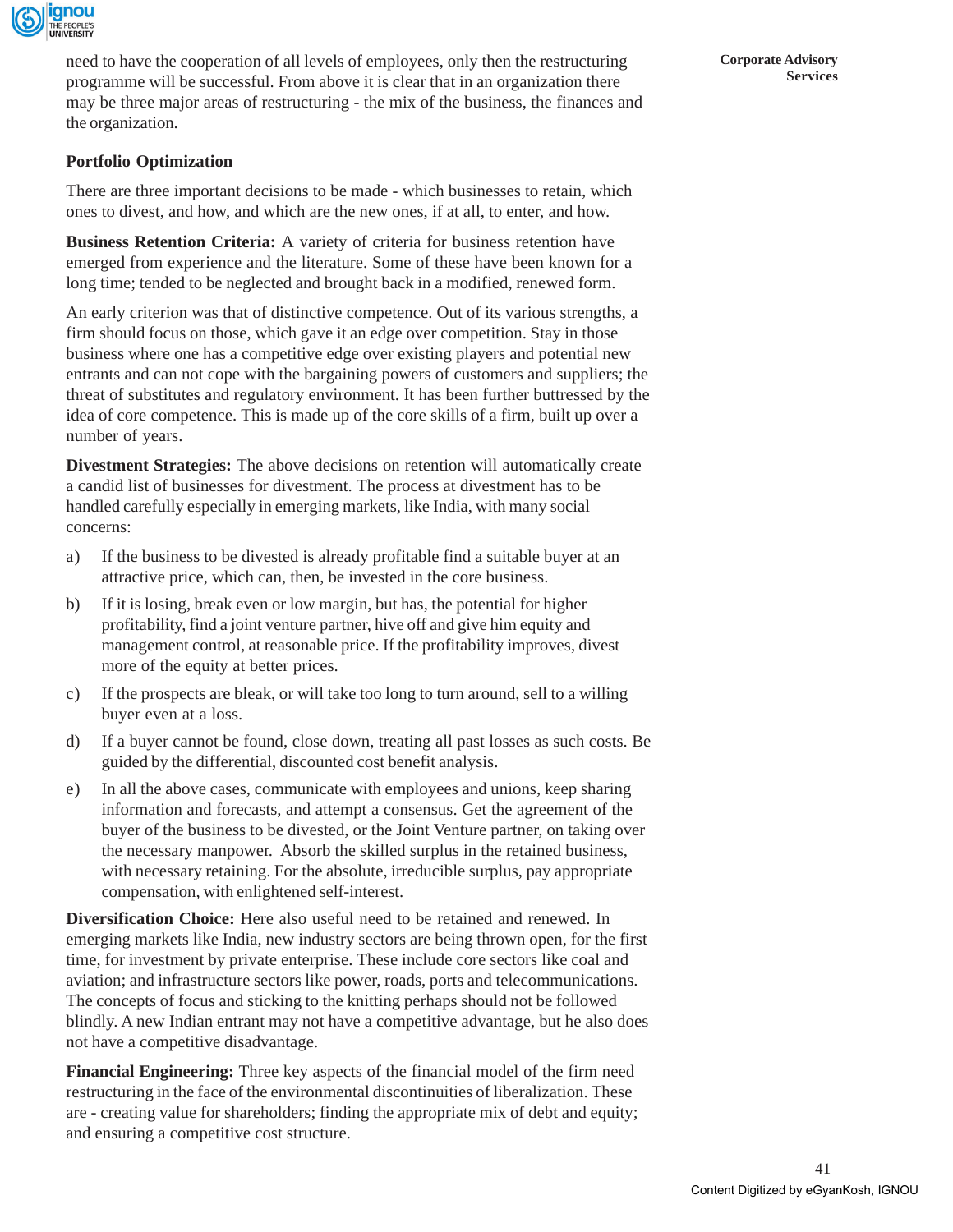**Fee Based Services Shareholders' Value Creation:** Advisors must help companies focus on not just turnover, gross profits or net profits, but on EPS — Earnings Per Share. This, in turn, requires optimizing profit after tax, and the number of equity shares. The second strategy for value creation is, to increase the PE — Price Earnings ratio. To some extent, a given industry tends to have a certain PE, for a given period, depending on its prospects. So, management should choose to be in the right industry. Further, within a given industry, it is possible for a firm to enjoy higher PE. This depends on the quality of the earnings, arising from the quality of products, processes, brands, organization and leadership.

> **Debt-equity Mix:** The proportion of equity and debt in the capital structure of a company also plays a very important role while restructuring. Debt instruments have committed cash flows in the form of interest payments. Therefore, a firm with little cash inflows would reduce their debt proportion in the capital structure. Similarly, equity instruments have the facility of non-dilution of the controlling power. If a firm is able to generate good returns, the firm may not go for equity as it dilutes their returns and their control on the company. Therefore, Debt-equity proportion is a very critical factor in corporate restructuring.

**Cost Management:** Cost management can be implemented through the following three steps:

- *i) Cost Consciousness:* Identify and disseminate information on actual costs of inputs, products, processes, projects and overheads.
- *ii) Cost Control:* Go a step forward by designing and implementing systems of budgets and standard costs, against which the actual costs can be compared.
- *iii) Cost Reduction:* Further, create systems and climate for continuous cost reduction, by physically reviewing and challenging the physical and financial standards themselves.

#### **Organizational Redesign**

In parlance, with the business and financial restructuring, the human organization also needs to be recast. This is needed in both the hardware and software aspects of the organization: Without the pressures of competition, organizations tend to proliferate levels, designations, pay scales and manpower. These imbalances reduce human productivity, creativity and competitiveness. The structures and processes need change. The organization structure should be critically examined from the point of view of its ability to respond faster to emerging situations. The organizational processes need to be strengthened for communication, information sharing, empowerment, team play and problem solving.

While the right structure, compensation and career growth systems helps in a turbulent environment healthy organizational culture is required to stay competitive. The nucleus of culture is the core values. These can be derived, for a particular organization from the imperatives of meeting its multiple stakeholder's expectations customers, dealers, vendors, shareholders, employees, government and public. Some common core values are: customer satisfaction/delight; fair dealings; value creation and innovation.

#### **Activity 1**

Why do you think that corporate advisory service be sought before a corporate restructures its business portfolio?

............................................................................................................................. ............................................................................................................................. .............................................................................................................................

Content Digitized by eGyanKosh, IGNOU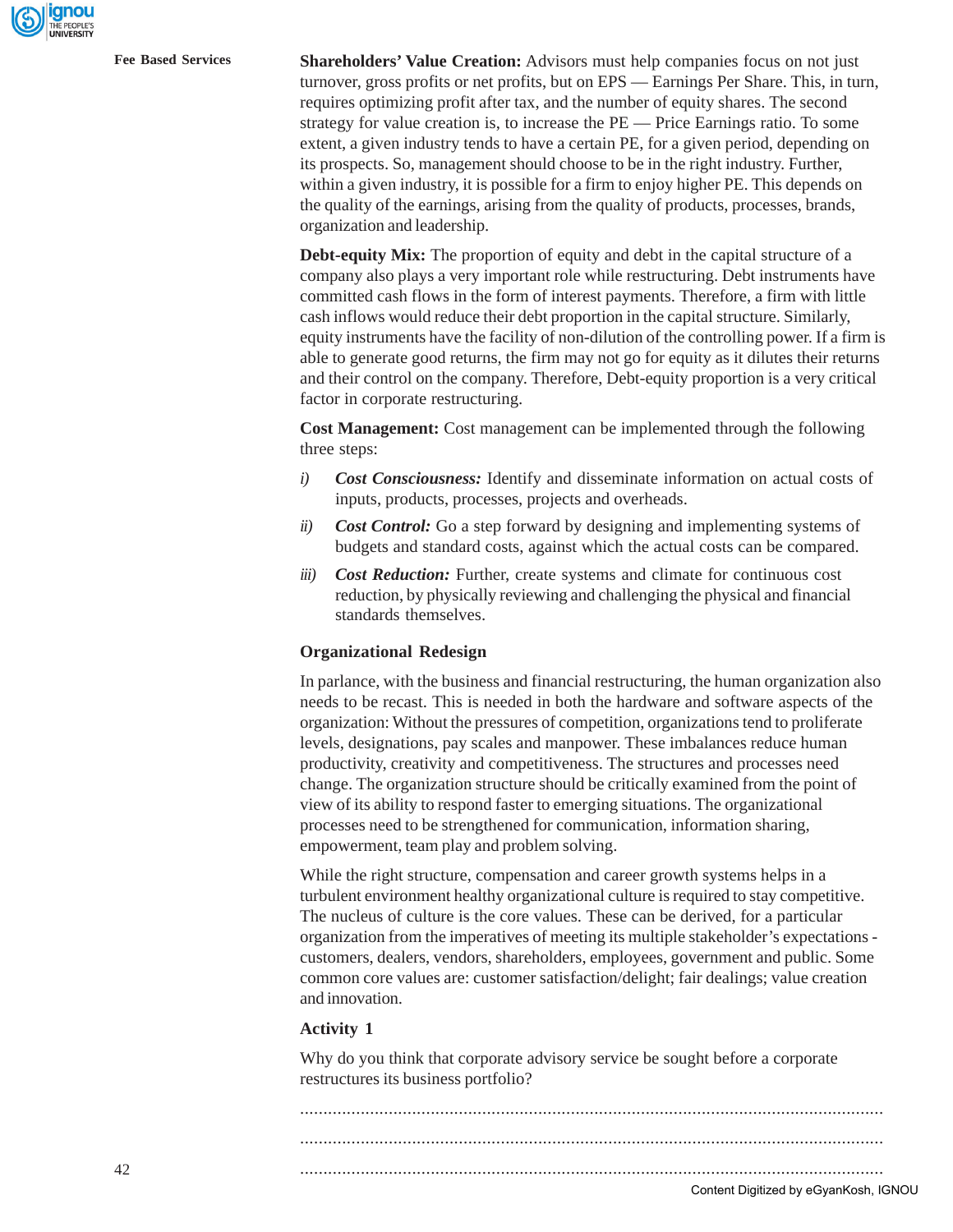

# **Services 4) Capital Structuring and Restructuring**

Capital structure of a unit is financed by owned capital in the form of promoter's contribution and issue of shares and borrowed capital. Net worth represents owned capital and consists of equity shares and retained profits. Equity share capital, which is the core capital structure of a company, represents risk capital. Equity shareholders are the owners of the company, have voting rights, have a say in the management of the company and possess residuary interest in the company. Equity shares, however, do not have any right to dividend and the management can skip dividends. The main questions on the capital structure decision are an appropriate debt equity ratio and minimizing cost of capital.

**Debt-Equity Ratio:** The proportion of equity in the capital structure of a company is determined by the debt-equity ratio stipulated by the Government, the restrictions imposed by financial institutions and the requirements to be met for listing on stock exchanges.

**Financing Decisions and Cost of Capital:** A great deal of controversy has developed over whether the capital structure of a firm as determined by its financing decisions, affects its cost of capital. Traditionalists argue that the firm can lower its cost of capital and increase market value per share by the judicious use of leverage. However, as the company levers itself and becomes increasingly risky, financial lenders begin to charge higher interest rates on loans. Moreover, investors penalize price earnings ratio increasingly, all other things being the same. Beyond a point the cost of capital begins to rise.

The basic objective behind the capital restructuring services is to "enable projects to achieve their maximum potential through effective capital structures and suggests various-strategies-to widen and restructure the capital base, diversify operations and implement schemes for amalgamations merger or change in business status.

Capital restructuring shall include different steps in different circumstances a client company is facing. Generally, it may include examining capital structure of the client company to determine the extent of capitalization. If capitalization is of the reserve by issue of bonus shares then capital restructuring will include preparing a comprehensive memorandum to conform to the legal requirements viz. extent of capitalization of reserve. If the company has excess capital a proposal for buy back of shares may be prepared. It may cover cases of suggesting mergers, takeovers and amalgamations involving modernization and diversification of the existing production systems and the units.

In the capital restructuring the main thrust remains on the analytical side so as to reincarnate the capital structure ratios, assets restructuring ratios and the debt service coverage with overall impact on fund generating capacity of the client corporate unit.

## **5) Loan Syndication**

Loan syndication service involves making arrangement for financing a large borrower by a number of financial institutions. Loan syndication is also known as loan procurement and project finance service. The main task involved in loan syndication is to raise the rupee and foreign currency loans with the banks and financial institutions both in India and abroad. It also arranges to bridge finance and the resources for cost escalations or cost over-runs.

Broadly, the loan syndication includes the following acts; (a) estimating the total costs, (b) drawing a financing plan for the total project cost-conforming to the requirements of the promoters and their collaborators, financial institutions and banks, Government agencies and underwriters, (c) preparing loan application for financial assistance from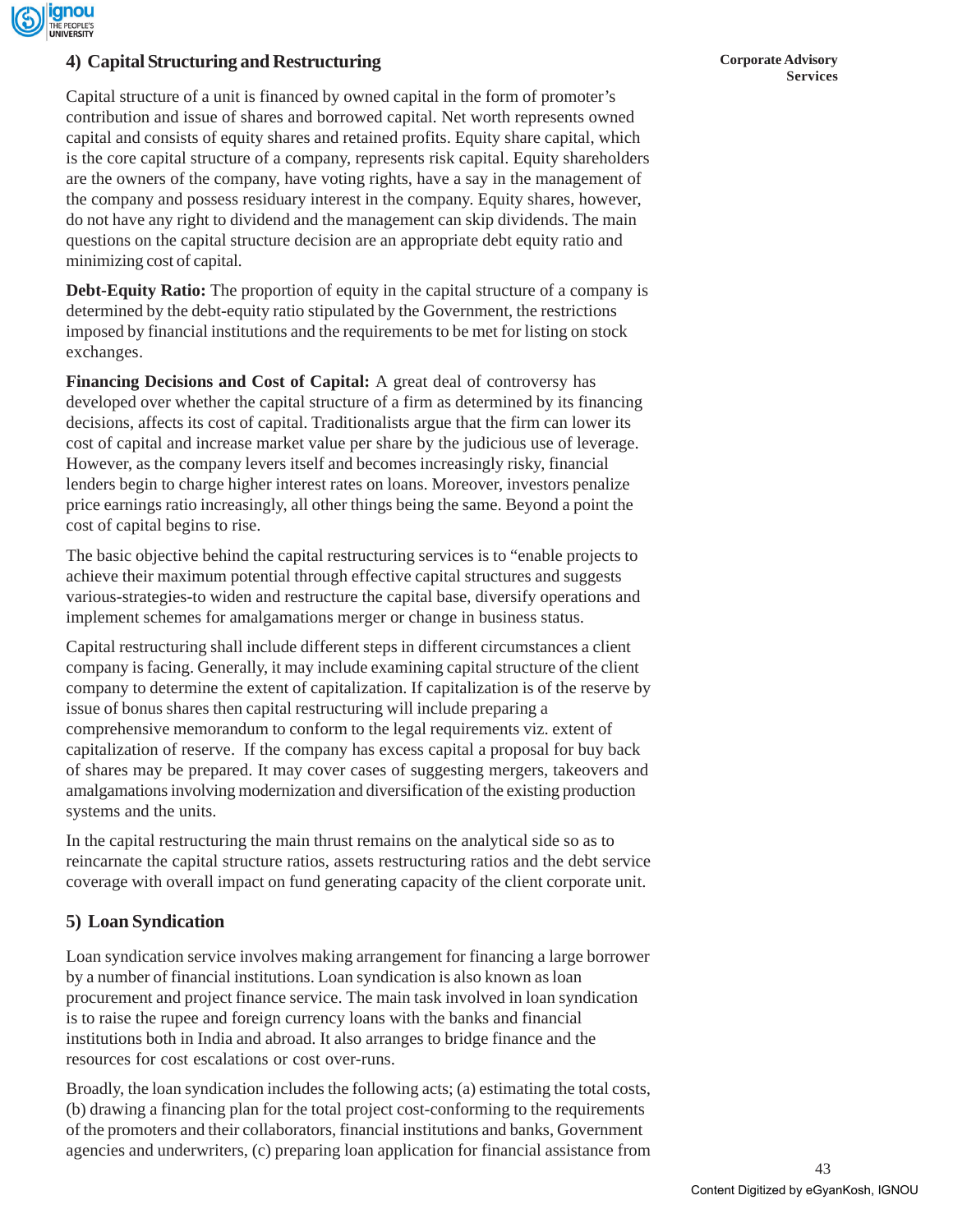**Fee Based Services** term lenders/financial institutions/banks and monitoring their- progress including the pre-sanction negotiations, (d) selecting the institutions and banks for participation in financing, (e) follow-up of the term loan application with the financial institutions and banks and obtaining the satisfaction for their respective share of participation, (f) arranging bridge finance (g) assisting in completion of formalities for drawl of term finance sanctioned by institutions expediting legal documentation formalities, drawing up inter-se agreements etc. prescribed by the participating financial institutions and banks (h) assessing the working capital requirements, preparing the necessary application for submission to the bankers and assisting in negotiating for the sanction of appropriate facilities.

### **6)Liaison with Foreign Collaborators and making preparation for Joint Ventures**

Merchant banks help locate foreign collaboration and joint venture partners abroad. They seek to advise on local laws, product risk, Government regulations regarding shareholdings, exchange relation, taxation, dividends, incentives and subsidies etc. They also provide guidance on negotiating foreign financial and technical collaboration agreements with the framework of government policies, rules and regulations, assistance in the formation of corporate ventures in India in collaboration with suitable foreign parties.

## **7) Raising Foreign Currency Loans Euro issues, Foreign Currency Convertible Bonds etc.**

Merchant Banks in India do provide foreign currency finance as merchant banking services in the following manner: (a) export-import trade finance, (b) Eurocurrencyloans, (c) Indian joint ventures abroad, and (d) foreign collaborations. The main areas covered under export 48 finance are as follows: viz. (i) assistance in study of the turnkey and construction contract projects, (ii) assistance in formulation of the application for working group, liaison with RBI. ECGC and other institutions, (iii) syndication of various types of guarantees, letters of credit, pre-shipment credit, deferred post-shipment credit, bridge loans and other credit facilities, and (iv) assistance in opening and operating bank accounts abroad.

The main areas of import finance are as follows: viz. (i) arranging foreign currency loans under buyer's credit scheme for importing goods, and (ii) arranging deferred payment guarantees under suppliers credit scheme for importing capital goods.

Foreign banks operating in India through their merchant banking departments are rendering significant services in respect of foreign currency loans. For example Grindlays Bank has a worldwide specialization in foreign currency finance covering supplier/buyer credit.

Merchant banks have the expertise in arranging Euro-currency loans to Indian corporate units. The Grindlays Bank for making this service available to Indian clients takes the help of the London based principal merchant bankers viz. Grindlays Brandt who have experience and expertise in Euro lending. This bank has support from London-based Euro currency market and the Grindlays Asia Ltd., a Hong Kong based subsidiary - to step up the growing market in the Pacific Basin.

#### **8) Mergers and Acquisitions**

These are specialized services, which the merchant banks have to provide according to the individual requirement of their clients. These services includes advice and assistance in negotiating acquisitions and mergers where confidentiality is of the utmost essence, expert valuation to determine the quantum and nature of consideration and assistance on related legal documentation, official approval, tax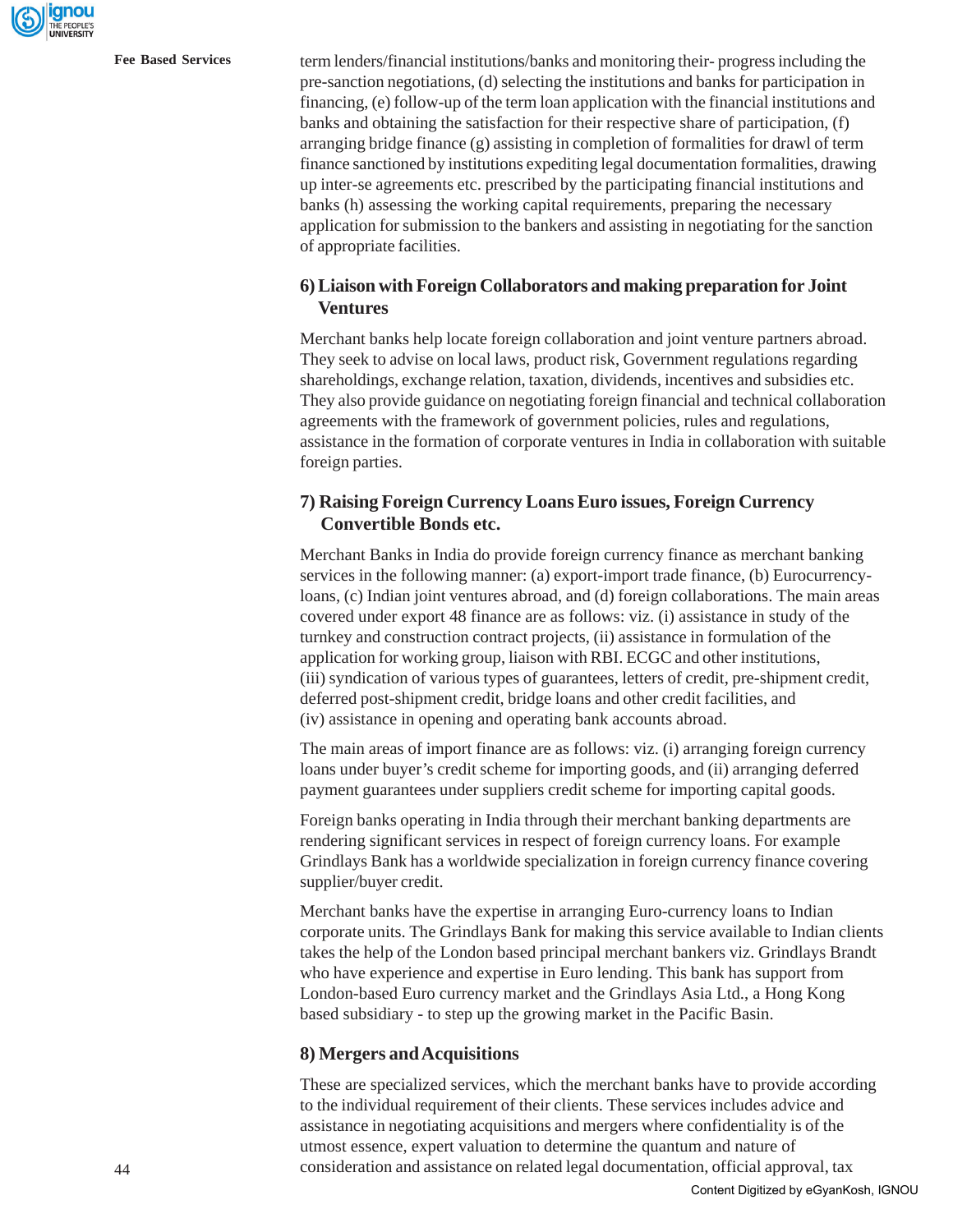

matters, etc, management audits to identify areas of corporate strength and weaknesses to help formulate guidelines and directions for future growth plans, and exploratory studies on a global basis, to locate overseas markets, foreign collaborations and prospective joint venture associates.

## **Steps Involved in Merger**

1) **Formulation of Scheme:** Once the 'prospecting phase' is over, the companies seek the help of legal and financial consultants to finalize the details of proposed scheme of merger.

2) **Memorandum of Association:** The objective' clause of amalgamated (transferee) company should be examined to see if it permits continuation of the business of amalgamating (transferor) company by it.

3) **Intimation to Stock Exchange and Notification:** As soon as the offer of merger is made, the stock exchanges where these companies are listed should be notified and the fact of the offer should be announced in the newspapers. To ensure proper disclosure, the announcement is made in the form approved by the regional stock exchange.

4) **Director's Approval of the Proposed Scheme:** The proposed scheme of merger should be submitted to the Board of Directors of each company for their approval.

5) **Shareholders' Approval:** The scheme, once approved by the Board of Directors, should be placed before shareholders at a general meeting for their approval. It is not a legal necessity but the companies, in practice, get the scheme approved by their shareholders before they file an application for the sanction of the Court.

6) **Application to the Court:** Now, each company files an application with the High Court of the state in which registered office of the company is located. The court on receipt of the application convenes a meeting of the creditors and members of the company .

7) **Meeting Ordered by the Court:** The Chairman of such a meeting or any other person directed by the Court sends individual notices to creditors and members. The proposed merger scheme is taken as approved if it is passed by a majority in number, representing three-fourth in value of the members (creditors at creditor's meeting), present and voting in person or proxy.

8) **Petition for Confirmation of Amalgamation:** Once creditors and members pass the merger scheme, the company within 7 days of the filing of the report by the Chairman presents a petition for confirmation of the scheme and appropriate orders and directions under Section 394 of the Companies Act.

9) **Order of the Court:** The Court, after receiving a report from the Registrar of Companies and the Official Liquidator, that the affairs of the company have not been conducted in a manner prejudicial to the interest of its members or of the public, ensuring that the requisite approvals from the Company Law Board (for altering its Memorandum of Association), Central Government (under MRTPAct), the Reserve Bank of India (pursuant to the provisions of FERA) have been obtained and hearing all the parties shall satisfy itself that the proposed amalgamation is fair and ' reasonable. '

10) **Transfer of Assets and Liabilities, Issue of Shares etc.:** Finally, the companies can implement the scheme by transferring assets and liabilities by issuing shares and giving any other consideration to the members of the amalgamating company, as per the scheme of merger.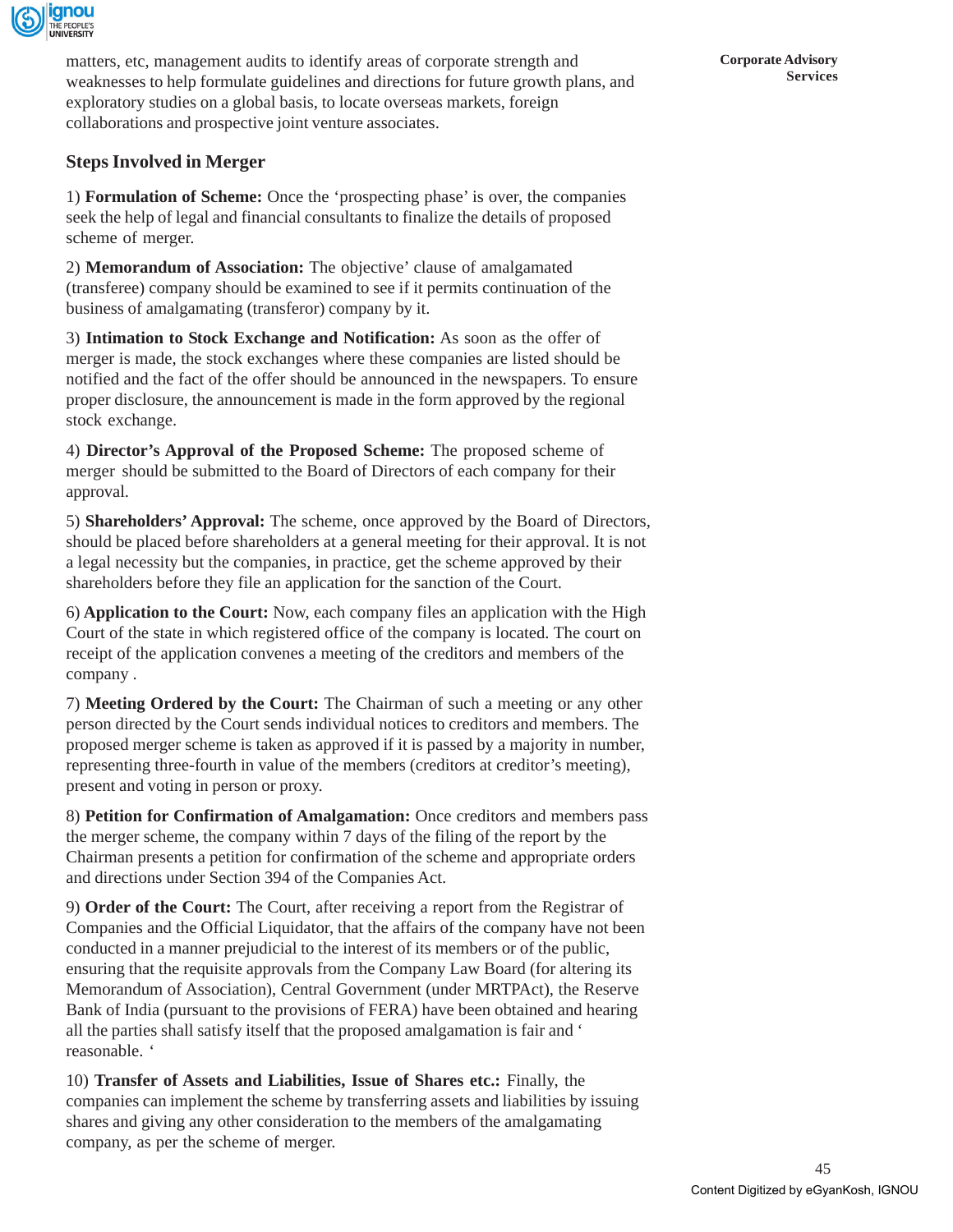**Fee Based Services** The services of the merchant banks in the context of mergers cover the following areas, viz. (1) examining pros and cons of proposals for financial reconstruction, merger and amalgamation, (2) preparing and formulating scheme of financial restructuring, mergers etc., (3) Obtaining approvals from shareholders, depositors, creditors, Govt. and other authorities, and (4) monitoring implementation of schemes of merger and amalgamation.

> Mergers and amalgamations inter-alia seeks to carry capital reorganization of the business enterprises. Merchant bankers' help is generally sought on the capital reorganizations and mergers, guidance on and assessment of the financial factors.

> Merchant Banks advise on acquisition propositions after careful examination of all aspects namely balance sheet, articles of associations, provision of company laws, rules and guidance of trade chambers, the issuing house associations etc. besides accountants estimates of total assets and legal assistance in drafting.

The merchant bankers usually guide takeover bids, where the Offer is made to the shareholders of different classes of shares and loan capital of the company involved in such transaction who have their legal rights requiring legal consideration. Making them aware of their legal rights and interests becomes the central point of focus for the merchant banker to advice the client company.

#### **Motives for Mergers**

Any acquisition takes place with a number of motivations, culminating in a positive synergy  $(2 + 2 = 5$  relationship). This means that the performance of the combined company is more than the sum of the two independent companies. Let us, now, examine the motives behind takeovers.

A study conducted in USA, identified 12 motives that promote M&A activity. They are given below in the order of their priority.

Motives for Mergers and Acquisitions

#### *Rank Motives*

- 1. Take advantage of awareness that a company is undervalued.
- 2. Achieve growth more rapidly than by internal effort.
- 3. Satisfy market demand for additional product services.
- 4. Avoid risks of internal start-ups of expansion.
- 5. Increase earnings per share.
- 6. Reduce dependence on a single product/service.
- 7. Acquire market share or position.
- 8. Off set seasonal or cyclical fluctuations in the present business.
- 9. Enhance the power and prestige of the owner, CEO, or Management.
- 10. Increase utilization of present resources-for example Physical plant and individual skills.
- 11. Acquire outstanding management or technical personnel.
- 12. Open new markets for present products/services.

#### **9) Making Valuation and Revaluation of Assets**

One of the problems in analyzing a potential merger involves determining the value of the acquired firm. The value of a firm depends not only upon its earnings but also upon the operating and financial characteristics of the acquiring firm. It is, therefore; not possible to place a single value for the acquired firm. Instead a range of values is determined that would be economically justifiable to the prospective acquirer. The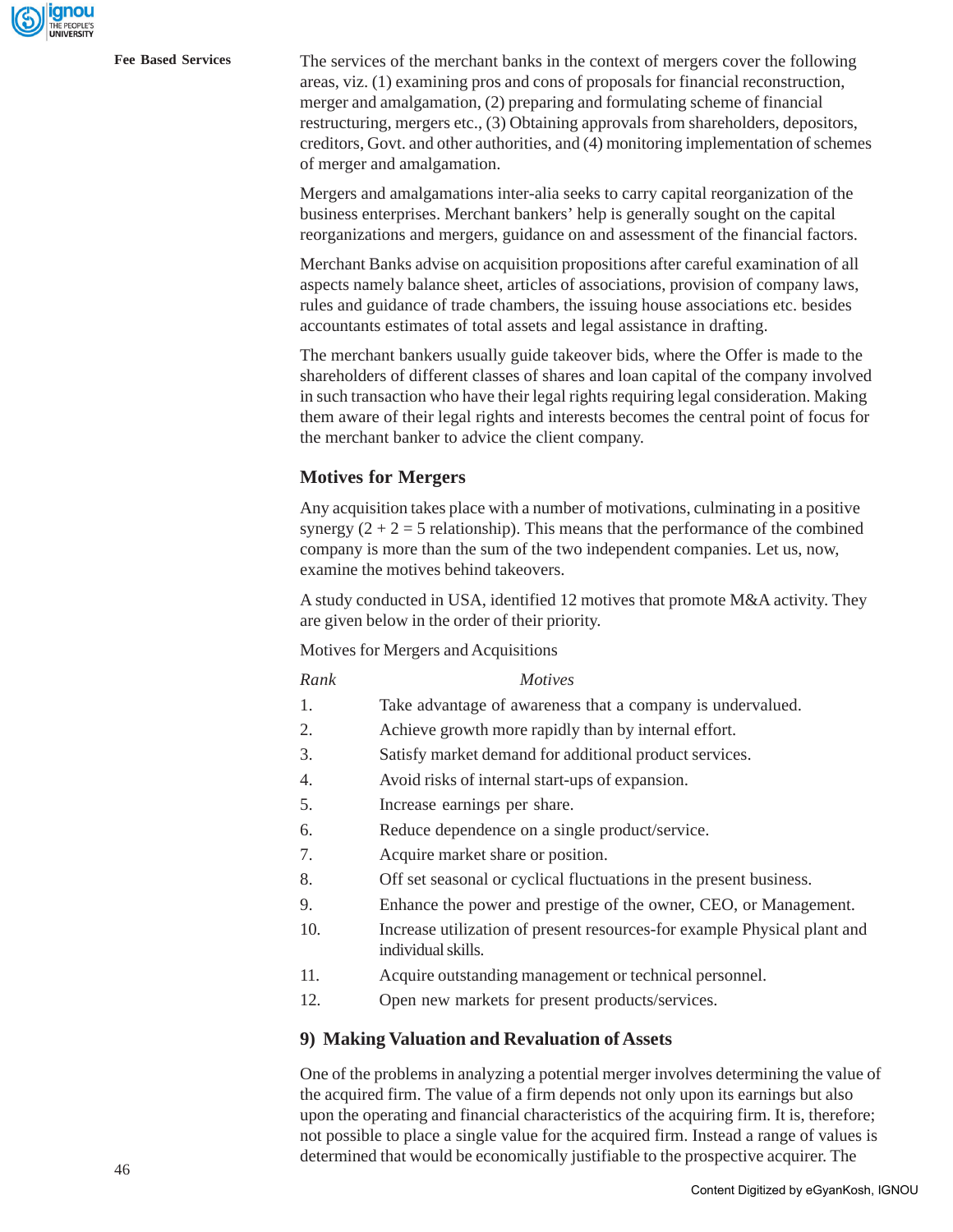

two firms negotiate the final price within this range. To determine an acceptable price for a corporation, a number of factors, quantitative as well as qualitative, are relevant. However, placing a value on qualitative factors is difficult such as managerial talent, strong sales staff, excellent production department, and so on. Therefore, the focus of determining the firm's value is on several quantitative variables. The quantitative factors relate to (a) the value of the assets and (b) the earnings of the firm. Based on the assets value and earnings, these factors include book value, appraisal value, market value and earnings per share.

1) **Book Value:** The book value of a firm is based on the balance sheet value of the owner's equity. The book value, as the basis of determining a firm's value, suffers from a serious limitation as it is based on the historical costs of the assets of the firm. Historical costs do not bear a relationship either to the value of the firm or to its ability to generate earnings. Nevertheless, it is relevant to the determination of a firm's value for several reasons: i) it can be used as a starting point to be compared and complemented by other analyses, ii) in industries where the ability to generate earnings require large investments in fixed assets, the book value could be a critical factor where especially plant and equipment are new.

2) **Appraisal Value:** Appraisal value is another measure of determining a firm's value. Such a value is acquired from an independent appraisal agency. This value is normally based on the replacement cost of assets. The appraisal value has several merits. In the *first* place, it is an important factor in special situations such as financial companies, natural resources enterprises, organizations that have been operating at a loss. A company operating at a loss may only be worth its liquidation value, which would approximate the appraisal value. *Secondly,* the appraisal by independent appraisers may permit the reduction in accounting goodwill by increasing the recognized worth of specific assets. *Third,* appraisal by an independent agency provides a test of reasonableness of results obtained through methods based upon the going concern concept. On the other hand, this method of analysis is not adequate by itself since the value of individual assets may have little relation to the firm's overall ability to generate earnings and thus the going concern value of the firm.

3) **Market Value:** The market value as reflected in the stock market quotations comprises another approach for estimating the value of a business. The justification of market value as' an approximation of true worth of a firm is derived from the fact that the market quotations by and large indicate the consensus of investors as to the firm's earning potentials and corresponding risk. However, the market value of a firm is determined 'by 'investment as well as speculative factors. This value can change, abruptly as a result of change not only in the analytical factors but also purely speculative influences and is subject to market sentiments and personal decisions. Nevertheless, the market value provides a close approximation of the true value of a firm. In actual practice, a certain percentage of premiums above the market price is often offered as an inducement for the current owners to sell their shares.

4) **Earnings Per Share:** Another basis to place a value on a firm is the earnings per share (EPS). According to this approach, the value of a prospective acquisition is considered to be a function of the impact of the merger on the EPS. In another words, the analysis would focus on whether the acquisition will have a positive impact on the EPS after merger or it will have the effect of diluting it. The future EPS will affect the firm's share prices which is a function of price-earnings ratio and EPS.

## 10) **Consultancy for Rehabilitation of Sick Industrial Units**

Corporate advisory services include providing help and guidance to the sick industrial units to overcome their problems. For example Industrial Finance Corporation of India, which inaugurated its merchant banking division at its Head Office at New

**Corporate Advisory Services**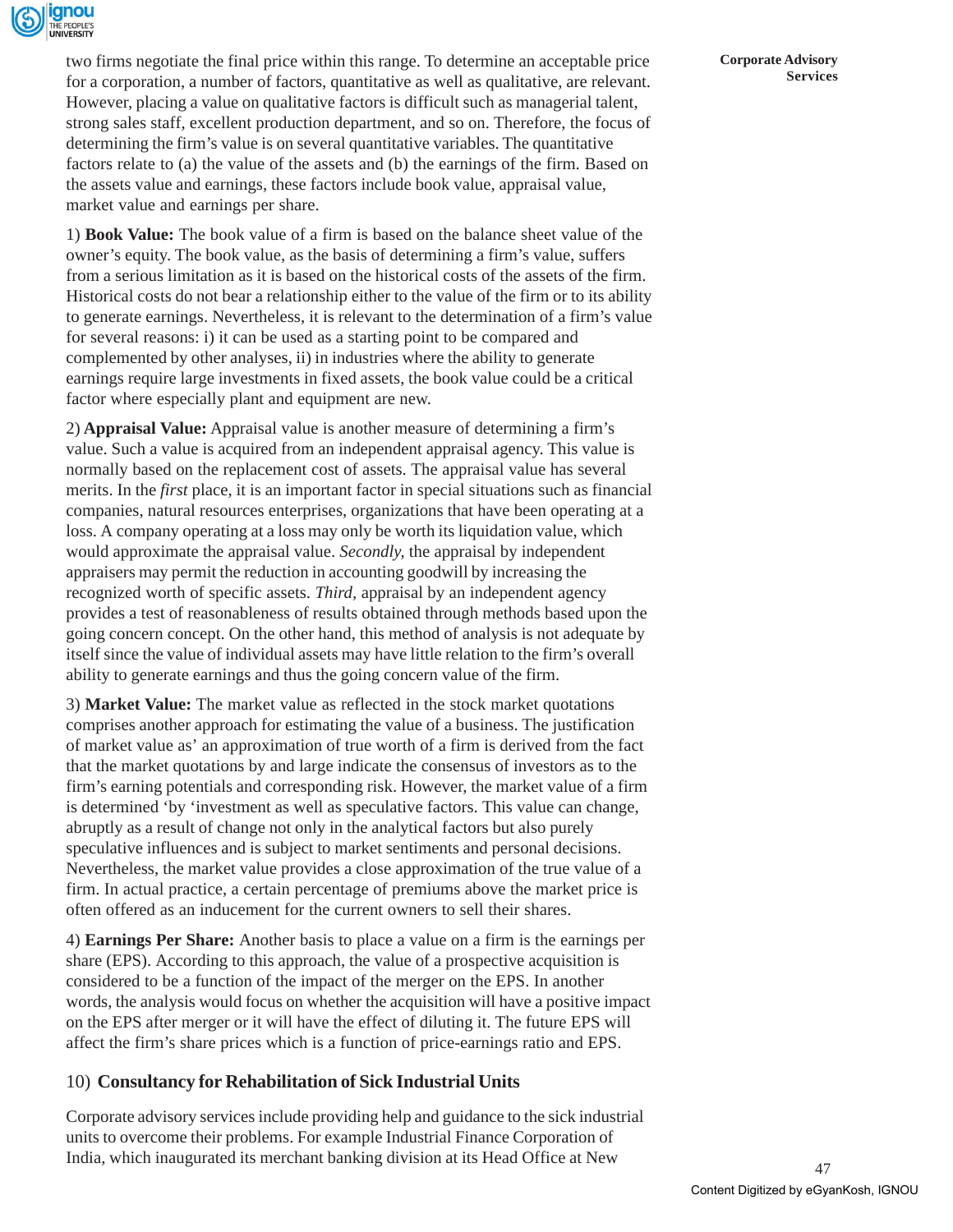

**Fee Based Services** Delhi on July I, 1986, envisaged to provide consultancy to ailing and sick industrial units in addition to other services like Counseling, Issue Management and Credit Syndication, etc. Merchant banking services to ailing or sick industrial units would cover the activities of following description:

- <sup>l</sup> Preparing turnaround strategies for ailing or sick units.
- <sup>l</sup> Appraising the technology and processes of ailing or sick units and assessing their requirements and restructuring their capital base.
- 1 Restructuring the capital base of ailing or sick units.
- <sup>l</sup> Evolving rehabilitation programmes/packages, which can be acceptable to Financial Institutions and Banks.
- <sup>l</sup> Exploring possibilities for mergers/amalgamations, wherever called for.
- <sup>l</sup> Assisting in obtaining approvals from Board for Industrial and Financial Reconstruction (BIFR) and other authorities under the Sick Industrial Companies (Special Provisions) Act, 1985.
- <sup>l</sup> Monitoring implementation of schemes of rehabilitation, mergers and/or amalgamations.

#### 11) **Other Corporate Advisory Services**

The corporate advisory services as explained above do not cover all the services rendered by merchant banks to the corporate world. In fact there cannot be a finite list of these services. As new problems come up there would be a need for a new kind of corporate advice, which would solve those problems. Some merchant banks would take up the challenge and gear up their activities for providing the needed corporate advice. This leads to the emergence of new corporate advisory services. Therefore it can be rightly said about merchant banks, " merchant banks are the institutions which identify and solve corporate problems". In addition to the corporate advisory services explained above the merchant banks may also provide the following services to the corporate world:

- a) Help in Management Decisions.
- b) Export Staff Placement and HRD Help.
- c) Financial Reengineering.
- d) Entrepreneurial Training and Development.
- e) Technical Assistance
- f) Quality Control & Product Mix.
- g) Market Survey and Research.
- h) Tax Planning.

# **11.3 SUMMARY**

Corporate advisory services are needed to ensure a corporate enterprise to run efficiently at its maximum potential through effective management of finance and other resources. The main Corporate advisory services include the following services for a business enterprise namely; Making of Public Issue and Issue Management, Project Counseling and Pre-Investment Studies, Corporate Restructuring, Capital Structuring & Restructuring, Loan Syndication, Liaison with Foreign Collaborators and making preparation for Joint Ventures, Raising Foreign Currency Loans Euro issues, FCCB's etc., Mergers and Acquisitions, Making Valuation & Revaluation of Assets and Consultancy for Rehabilitation of Sick Industrial Units. In addition the services like Help in Management Decisions, Export Staff Placement and HRD Help, Content Digitized by eGyanKosh, IGNOU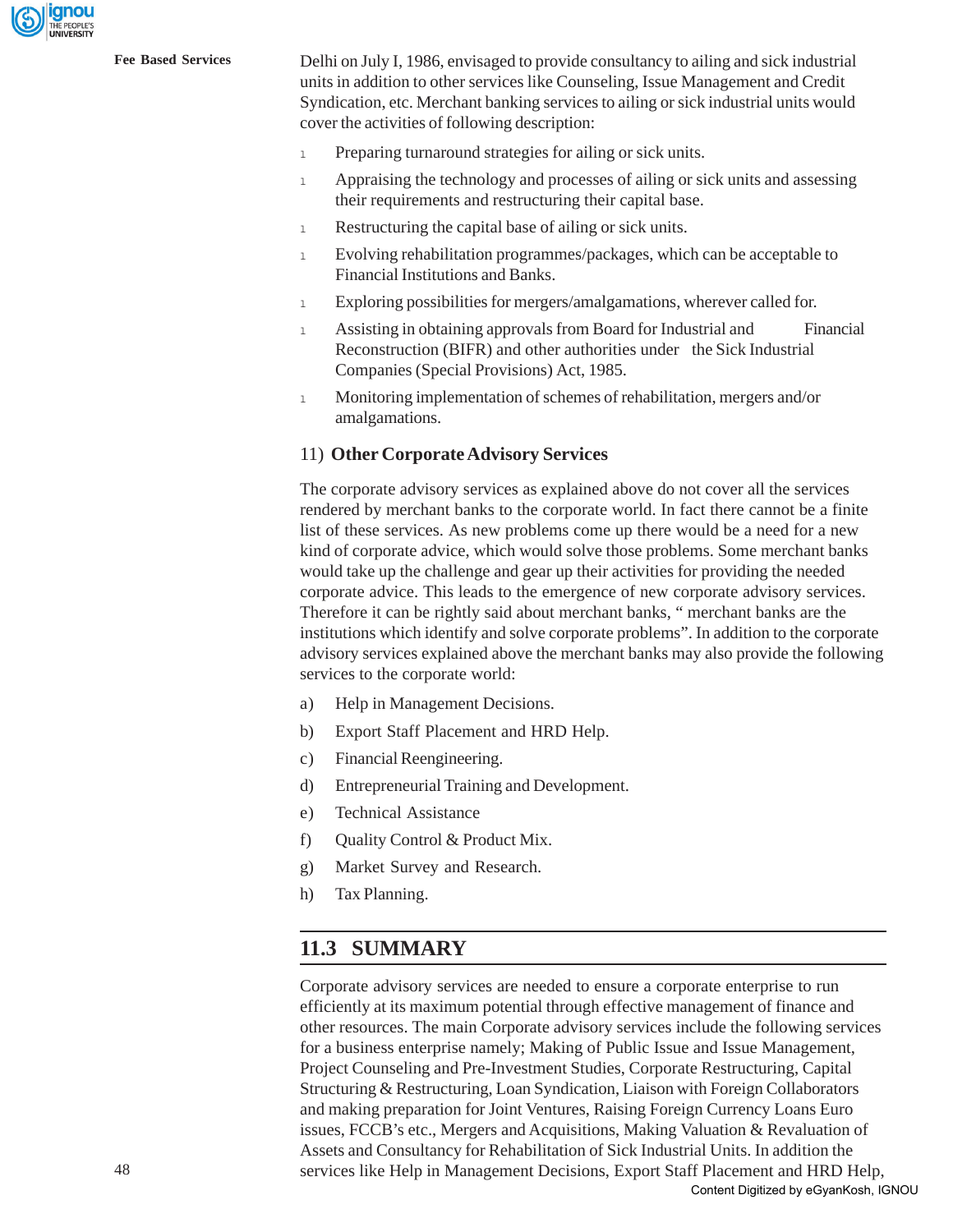

Financial Reengineering, Entrepreneurial Training and Development, Technical Assistance, Quality Control & Product Mix, Market Survey and Research and Tax Planning are also included in corporate advisory services.

Management of public issues of corporate securities viz. equity shares, preference shares and debentures or bonds is an act involving mobilization of money resources from the capital market by way of public issues/offers for sale of equity shares, preference share, debenture or bond etc. Project counseling services relate to project finance and broadly cover the study of the project and offering advisory assistance on the project viability and procedural steps for its implementation. Corporate restructuring is the process by which a company can consolidate its business operations and strengthen its position for achieving the desired objectives. Corporate restructuring is done in three different areas namely: Restructuring of Business Portfolio, Financial Restructuring and Organizational Restructuring. The basic objective behind the capital restructuring services is to "enable projects to achieve their maximum potential through effective capital structures and reduce cost of capital. Loan syndication service involves making arrangement for financing a large borrower by a number of financial institutions. The service of Liaison with Foreign Collaborators and making preparation for Joint Ventures involves providing guidance on negotiating foreign financial and technical collaboration agreements within the framework of government policies, rules and regulations, assistance in the formation of corporate ventures in India in collaboration with suitable foreign parties. In the context of mergers and acquisitions the corporate advisory services includes advice and assistance in negotiating acquisitions and mergers, the quantum and nature of consideration and assistance on related legal documentation, official approval, tax matters, etc, management audits to identify areas of corporate strength and weaknesses to help formulate guidelines and directions for future growth plans, and exploratory studies on a global basis, to locate overseas markets, foreign collaborations and prospective joint venture associates. Corporate advisory services also include providing help and guidance to the sick industrial units to overcome their problems through turnaround and rehabilitation strategies.

# **11.4 SELF ASSESSMENT QUESTIONS**

- 1) Why do we need corporate advisory services? Can you make a complete list of these services? If not what is the reason for the same?
- 2) What do you mean by corporate advisory services? Explain the main corporate advisory services?
- 3) Select a merchant bank of your choice and explain the corporate advisory services provided by it.
- 4) What are the factors, which are considered in determining a firm's value before taking a merger decision?
- 5) Why do we need corporate restructuring? Explain the major areas of restructuring.
- 6) Write short notes on:
	- i) Loan syndication
	- ii) Project appraisal
	- iii) Mergers versus Restructuring
	- iv) Capital Restructuring